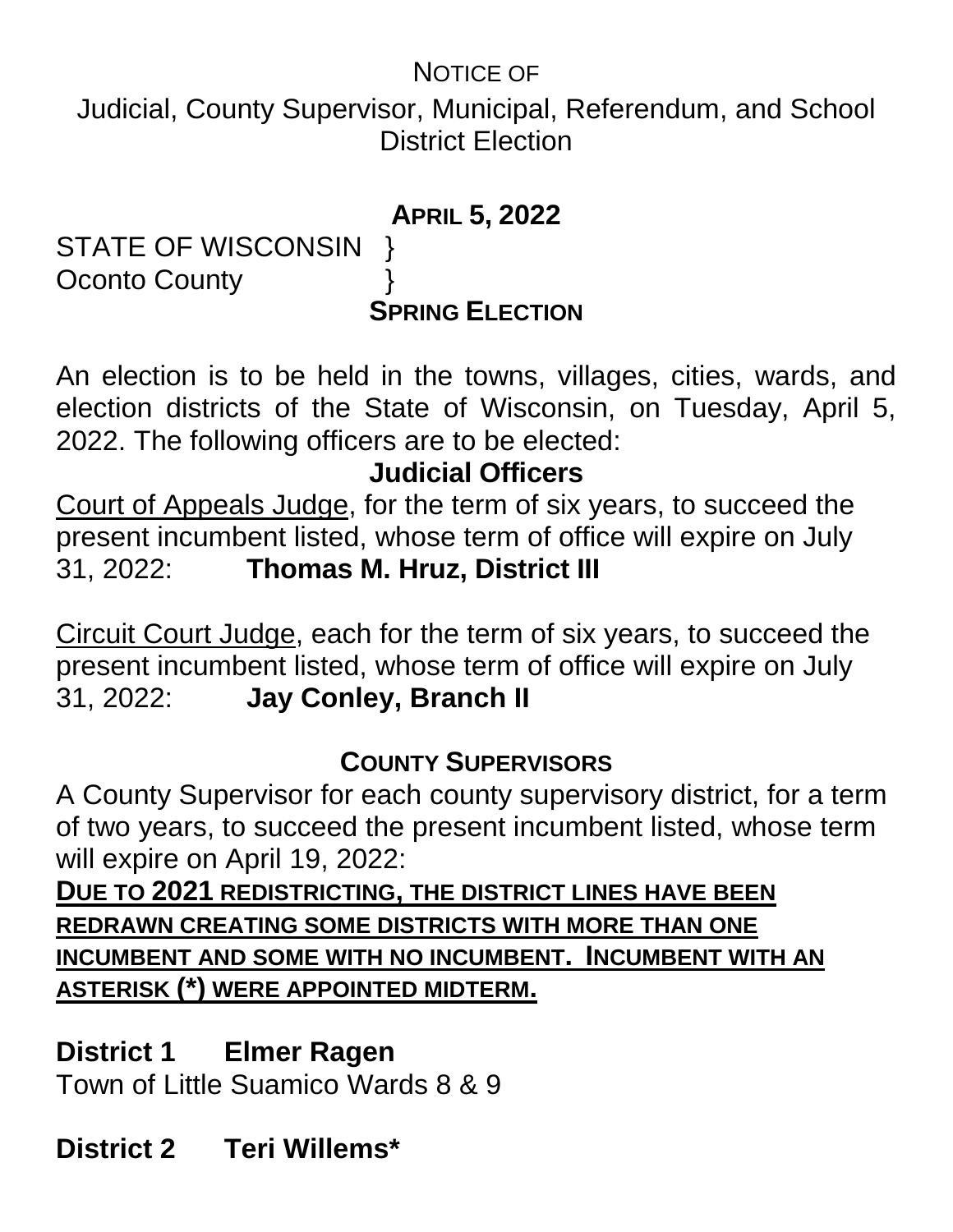Town of Little Suamico Wards 1 & 2

**District 3 OPEN** Town of Little Suamico Ward 3 Town of Chase Ward 3

#### **District 4 Elizabeth Paape** Town of Little Suamico Wards 4 & 5

**District 5 Guy Gooding** Town of Little Suamico Wards 6 & 7

**District 6 Dennis Kroll and Robert Pott** Town of Chase Wards 1 & 2

**District 7 OPEN** Town of Chase Wards 4 & 5

**District 8 OPEN** Town of Abrams Ward 1 Town of Morgan Ward 1

**District 9 Allan Stranz, Fran Wranosky, and Leonard Wahl** Town of Abrams Ward 3 Town of Morgan Ward 2

**District 10 Tim Cole** Town of Abrams Ward 2 Town of Pensaukee Ward 2

**District 11 Diane C. Nichols and Karl Ballestad** Town of Oconto Ward 2 Town of Pensaukee Ward 1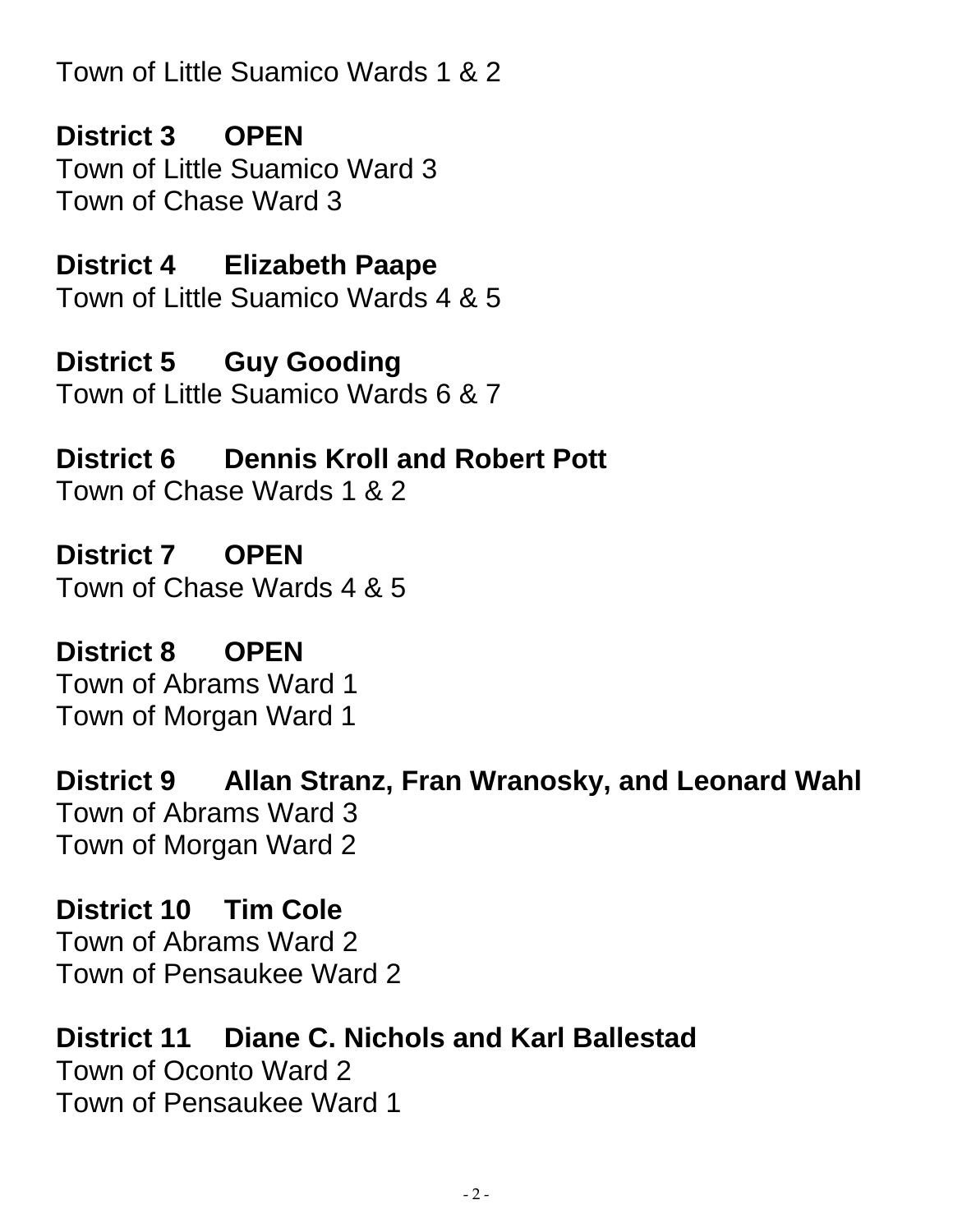**District 12 OPEN**

City of Oconto Wards 1 & 2

**District 13 Dick Doeren** City of Oconto Wards 3 & 4

**District 14 Al Schreiber** City of Oconto Wards 5 & 6

**District 15 John Matravers and Rose Stellmacher** Town of Little River Ward 2 City of Oconto Ward 7

**District 16 Tom Bitters** Town of Little River Ward 1 Town of Oconto Ward 1

**District 17 Buzz Kamke** Town of Stiles Ward 2 City of Oconto Falls Ward 1

**District 18 Stephanie Holman** City of Oconto Falls Wards 4 & 5

**District 19 Bart Schindel** City of Oconto Falls Wards 2 & 3

**District 20 OPEN** Town of Oconto Falls Ward 1 Town of Stiles Ward 1

**District 21 Kenneth Linzmeyer** Town of Lena Ward 1 Village of Lena Ward 1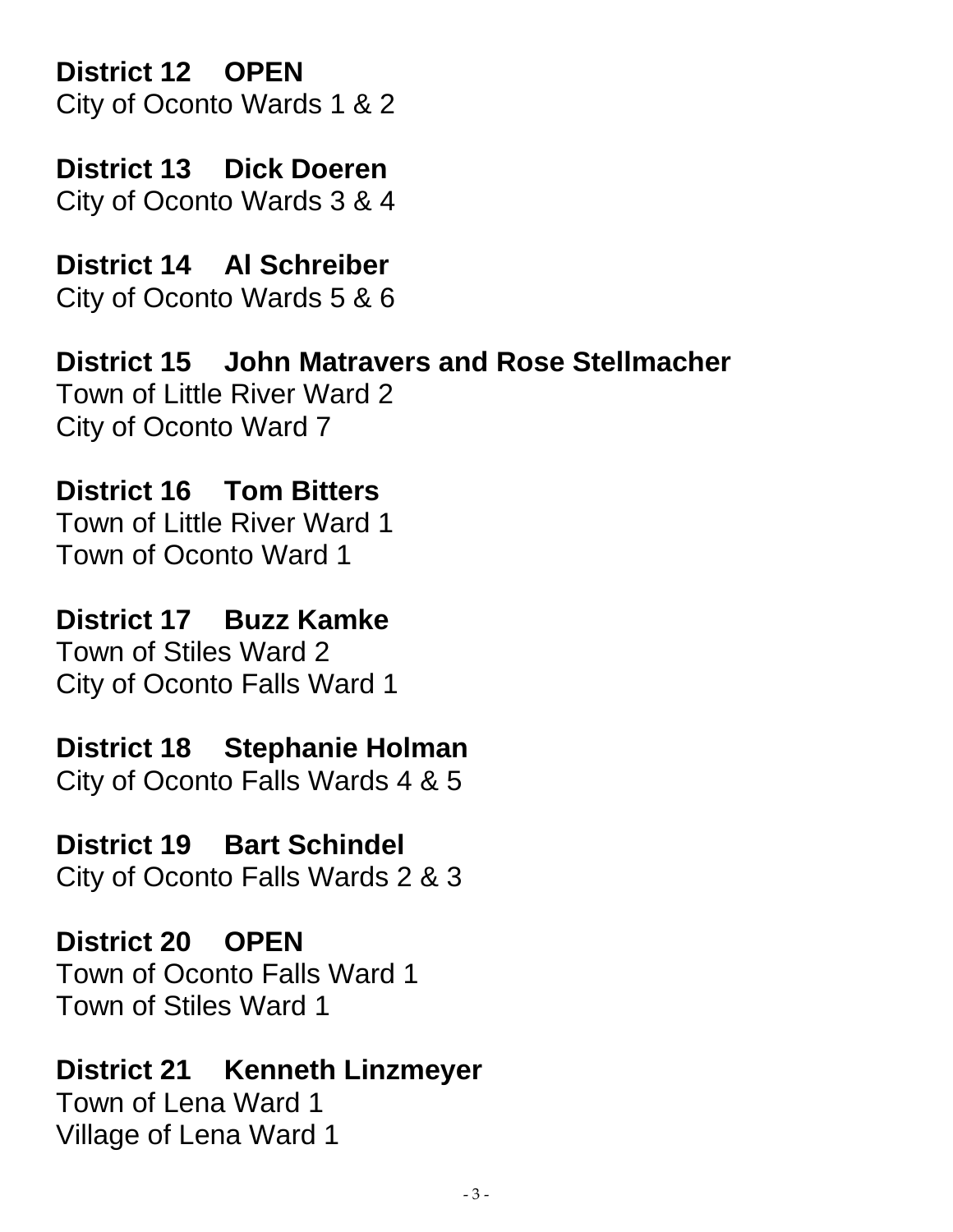## **District 22 Paul Bednarik and David Parmentier**

Town of Brazeau Ward 1 Town of Spruce Ward 1

### **District 23 Gregory Sekela**

Town of Gillett Ward 2 Town of Oconto Falls Ward 2

**District 24 Tracy Ondik** City of Gillett Wards 1-3

# **District 25 Gary G. Frank**

Town of Gillett Ward 1 Town of Underhill Ward 1

# **District 26 Douglas McMahon**

Town of Maple Valley Ward 1 Village of Suring Ward 1

# **District 27 Alan Sleeter**

Town of Bagley Ward 1 Town of Brazeau Ward 2

### **District 28 OPEN**

Town of Breed Ward 1 Town of How Ward 1

### **District 29 Judy Buhrandt**

Town of Mountain Ward 1 Town of Riverview Ward 2

## **District 30 Don Bartels, Jr.**

Town of Lakewood Ward 1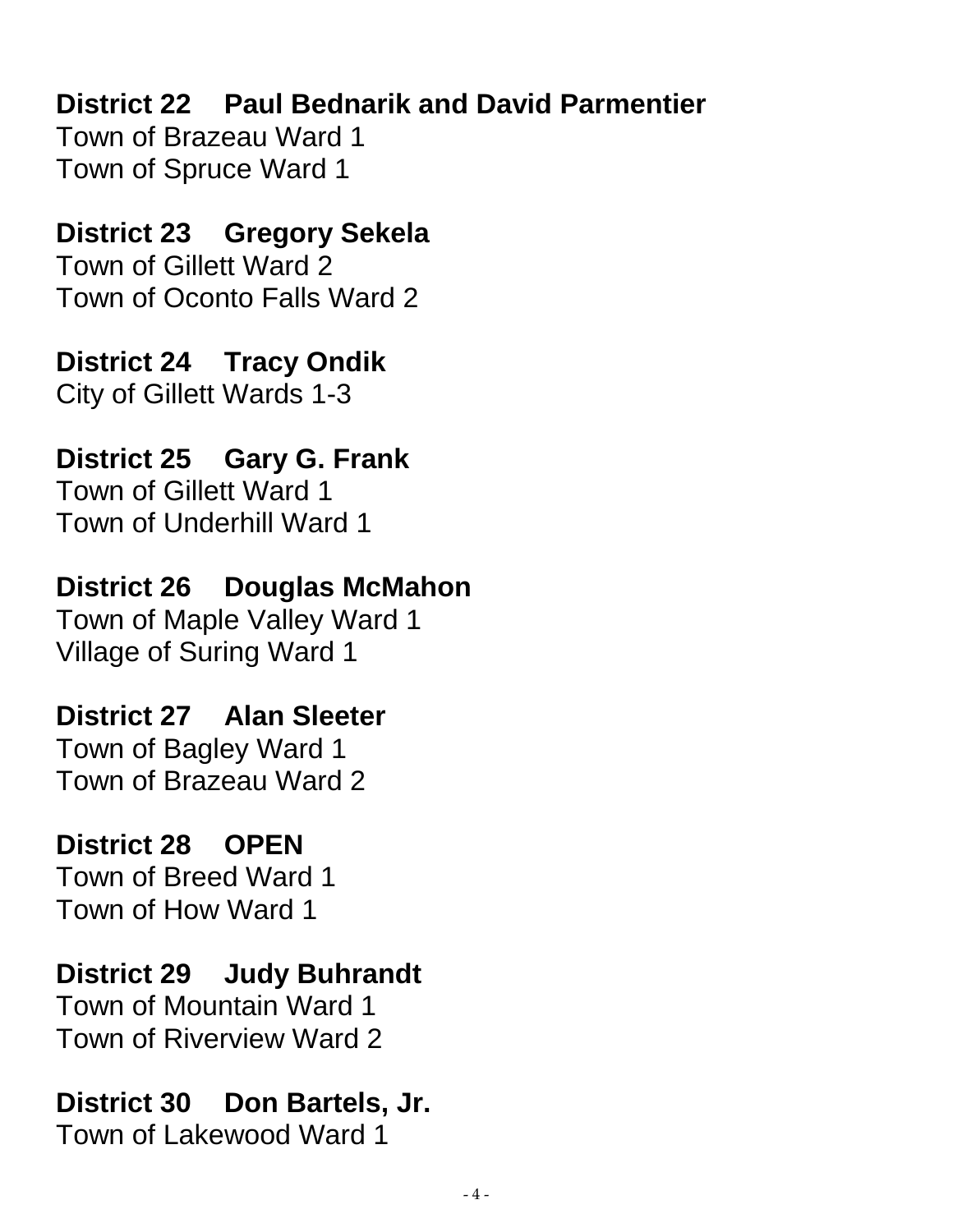Town of Townsend Ward 1

### **District 31 David Christianson**

Town of Doty Ward 1 Town of Riverview Ward 1 Town of Townsend Ward 2

Information concerning county supervisory district boundaries may be obtained from Oconto County Clerk's office at 301 Washington Street Oconto, WI.

#### **District Boundaries**

Information concerning multi-jurisdictional municipal judge district boundaries may be obtained from Oconto County Clerk's office at 301 Washington Street Oconto, WI.

#### **MUNICIPAL OFFICES**

The offices listed below are to be elected to succeed the present incumbents listed. The term for all offices is for two years beginning on Tuesday, April 19, 2021.

TOWN OF BRAZEAU

10892 Parkway Road, Pound, WI 54161 **Town Board Supervisor Rodney J. Gretzon Town Board Supervisor David Parmentier**

TOWN OF LITTLE SUAMICO 5964 County Road S, Sobieski, WI 54171 **Sanitary District #1 Commissioner Terry Malcheski\*** 

VILLAGE OF LENA

117 E. Main Street, Lena, WI 54139 **Village Trustee Pauline Borchert\* Village Trustee Linda M. Hinds**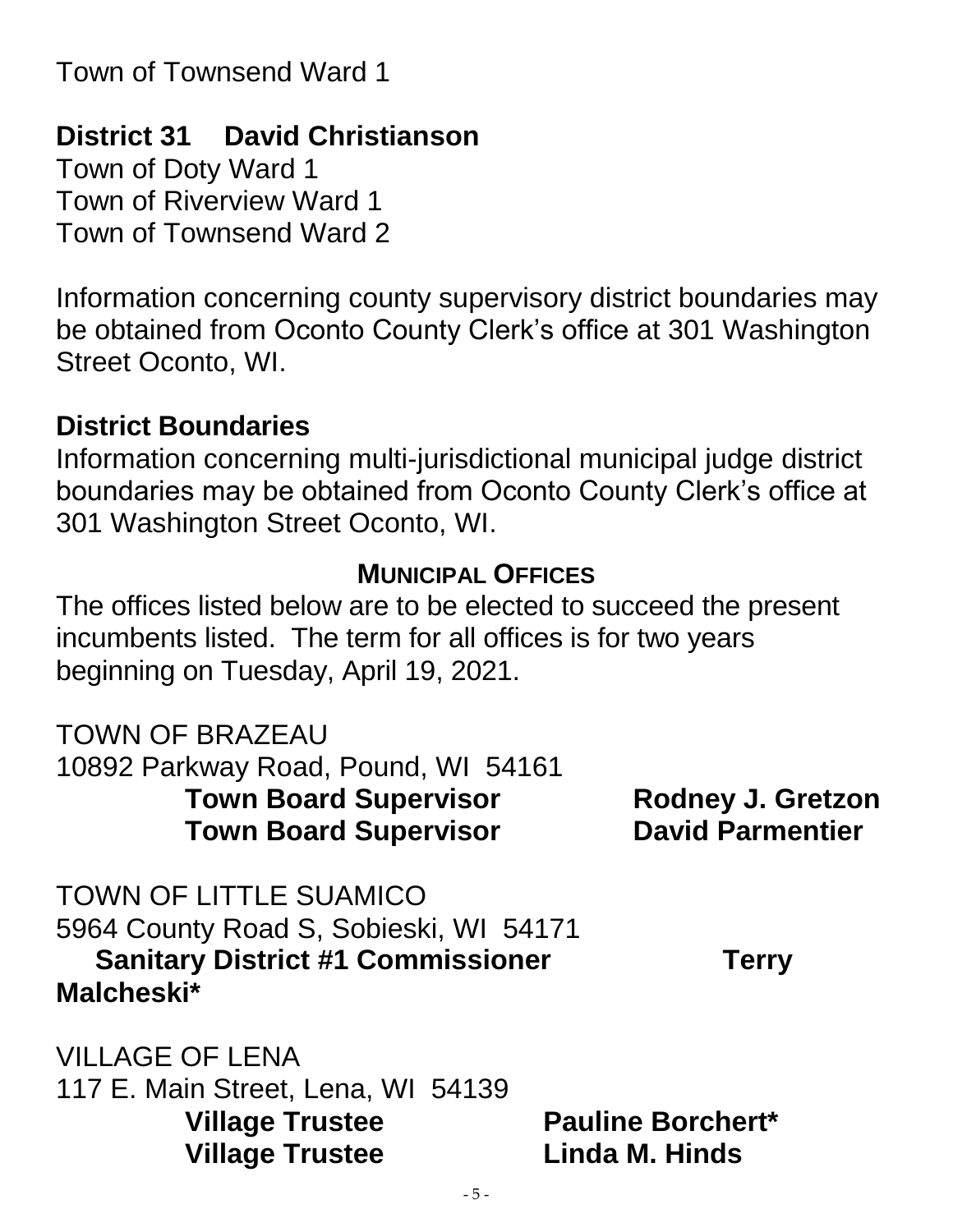|                        | <b>VILLAGE OF SURING</b>                                                                                                                         |                                                                                                          |                                                                                             |                       |
|------------------------|--------------------------------------------------------------------------------------------------------------------------------------------------|----------------------------------------------------------------------------------------------------------|---------------------------------------------------------------------------------------------|-----------------------|
|                        | 604 E. Main Street, Suring, WI 54174<br><b>Village Trustee</b><br><b>Village Trustee</b><br><b>Village Trustee</b>                               |                                                                                                          | <b>Jacob School*</b><br><b>Randy Schuettpelz</b>                                            | David W. Kuchenbecker |
| <b>CITY OF GILLETT</b> | 150 N. McKenzie Street, Gillett, WI 54124<br><b>Mayor</b><br><b>Alderperson Ward 1</b><br><b>Alderperson Ward 2</b><br><b>Alderperson Ward 3</b> |                                                                                                          | <b>Josh McCarthy</b><br><b>Marie Blaser</b><br><b>Sandra Hubbard</b><br><b>Nanette Mohr</b> |                       |
| CITY OF OCONTO         | 1210 Main Street, Oconto, WI 54153<br><b>Mayor</b><br>Alderperson<br><b>Alderperson</b><br>Alderperson<br><b>Alderperson</b>                     | <b>Lloyd Heier</b><br><b>Kim M. Bronikowski</b><br>Dean Reed<br><b>Roger Reed</b><br><b>Al Schreiber</b> |                                                                                             |                       |
|                        | CITY OF OCONTO FALLS<br>500 N. Chestnut Avenue, Oconto Falls, WI 54154<br><b>Mayor</b><br><b>Aldermanic District 1, Wards 1 &amp; 2</b>          | <b>Brad Rice</b>                                                                                         |                                                                                             | <b>Jeff</b>           |
| <b>McDonald</b>        |                                                                                                                                                  |                                                                                                          |                                                                                             |                       |
| Coopman                | <b>Aldermanic District 2, Wards 3 &amp; 4</b>                                                                                                    |                                                                                                          |                                                                                             | <b>Marty</b>          |
|                        | <b>Aldermanic District 3, Ward 5</b>                                                                                                             |                                                                                                          | <b>Tim Holman</b>                                                                           |                       |

Information concerning aldermanic district boundaries may be obtained from the city clerk.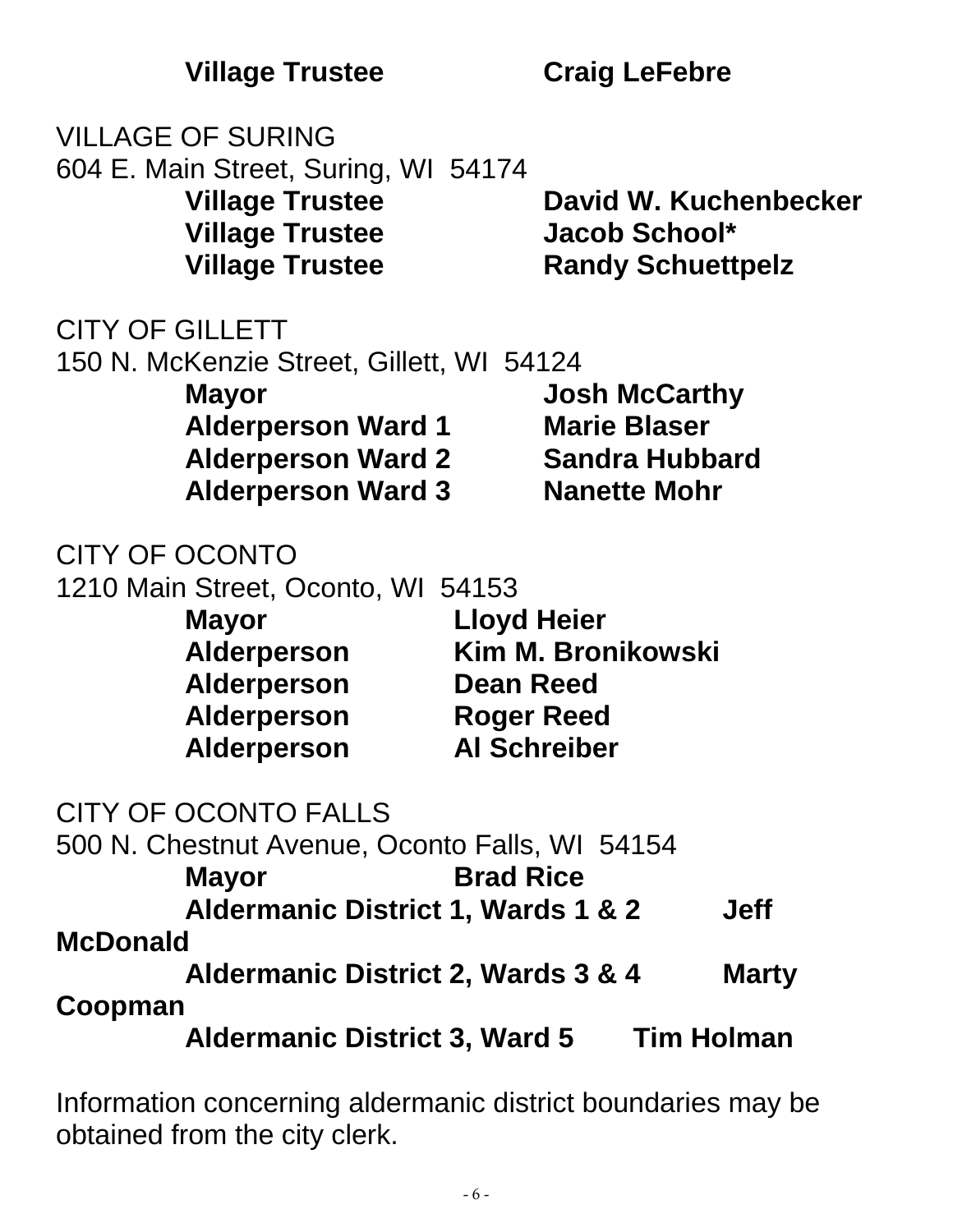#### **SCHOOL DISTRICTS**

The following offices are to be elected to succeed the present incumbents listed. The term of office for school board member is three years beginning on Monday, April 26, 2022. A description of the school district boundaries can be obtained from the school district office.

### Gillett School District **Clifford L. Gerbers Preston Peterson Jamie Young**

Oconto Unified School District **Crissy Thome Kumhala**, Rural Seat

**Kris Alwin**, City Seat **Maria Roberts**, City Seat

### Oconto Falls School District **Ronald Leja Sharon Stodola-Eslien**

Pulaski School District **Brian Chlopek**, Zone 1 – Village of Pulaski

**Barb McKeefry**, Zone 3 – Townships of

Angelica and Green Valley

Suring Public School District **Amanda Seibert**, Towns of Doty, Mountain, Riverview Area

**Wayne Sleeter**, Towns of Bagley, Maple

Valley, Spruce Area

A description of the school district boundaries can be obtained from the school district office. Schools located in Oconto County, but not listed above publish separately in another paper (Coleman, Crivitz,